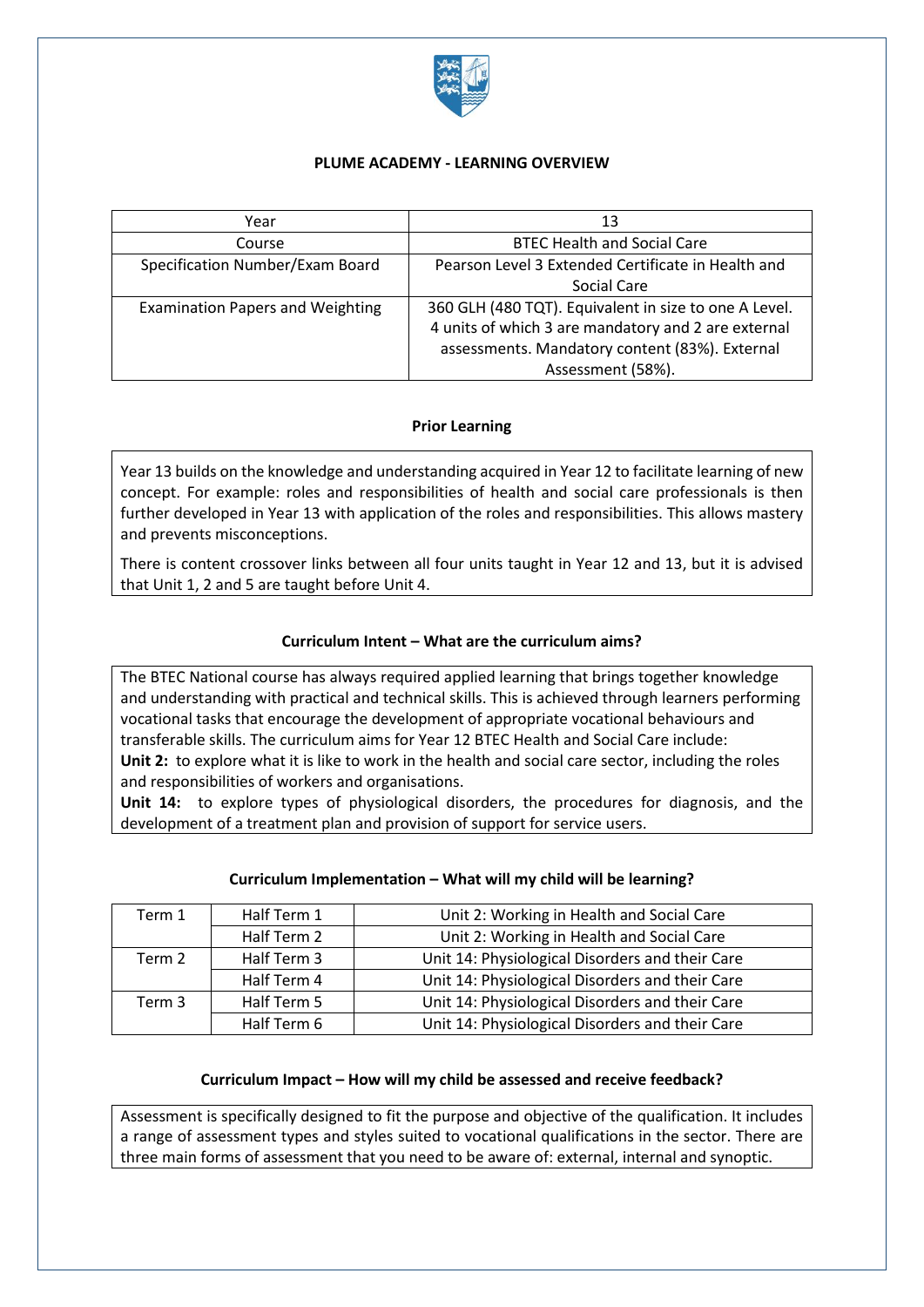

- **Unit 2 Working in health and Social Care (120 GLH)** external assessment with a written examination. All learners take the same assessment at the same time. The examination will be one hour and 30 minutes in length. The number of marks for the examination is 80. The paper will contain a number of short-answer and long-answer questions that will assess learners' understanding of working in health and social care. The paper consists of four sections, and each section is based on a different short scenario briefly explaining the situation of a person with health and social care needs. Each scenario is relevant to a different service user group. Each section of the paper is structured with questions of 2, 4, 6 and 8 marks. Students receive verbal and written feedback in class and following the submission of homework and completion of inclass assessment as part of their preparation for the final external assessment in January. There is an opportunity to resit the exam in May/June.
- **Unit 14 Physiological disorders and their care (60 GLH) –** These units are internally assessed and subject to external standards verification. There is a maximum number of two summative assignments for these units. Grading decisions based on the requirements and supporting guidance given in the units. Learners may not make repeated submissions of assignment evidence therefore feedback cannot be given during or after submission. Feedback is given written and verbally to the tasks undertaken prior to the formal assessment period.

| <b>Useful study resources</b>                       | If a student is really passionate about this subject    |  |  |
|-----------------------------------------------------|---------------------------------------------------------|--|--|
|                                                     | they can                                                |  |  |
| <b>Text Book: Pearson Health and social</b>         | <b>Open Learn:</b>                                      |  |  |
| care                                                | <b>Boundaries for care:</b>                             |  |  |
| <b>BTEC National Health and Social</b><br>$\bullet$ | https://www.open.edu/openlearn/health-sports-           |  |  |
| Care Student Book 1: For the                        | psychology/social-care-social-work/the-boundaries-      |  |  |
| 2016 specifications (BTEC                           | care/content-section-0?active-tab=description-tab       |  |  |
| <b>Nationals Health and Social Care</b>             | The caring manager in H&SC                              |  |  |
| 2016) Paperback - 24 Jun. 2016                      | https://www.open.edu/openlearn/health-sports-           |  |  |
|                                                     | psychology/the-caring-manager-health-and-social-        |  |  |
| <b>BTEC</b>                                         | care/content-section-0?active-tab=description-tab       |  |  |
|                                                     | <b>Caring for adults:</b>                               |  |  |
|                                                     | https://www.open.edu/openlearn/health-sports-           |  |  |
|                                                     | psychology/social-care-social-work/caring-              |  |  |
|                                                     | adults/content-section-overview?active-                 |  |  |
|                                                     | tab=description-tab                                     |  |  |
|                                                     | <b>Interview with a social Worker</b>                   |  |  |
| <b>Revision Tools</b>                               | https://www.open.edu/openlearn/health-sports-           |  |  |
| Tuor2u.net - Knowledge books<br>$\bullet$           | psychology/social-care-social-work/interview-social-    |  |  |
| and revision question cards                         | worker/content-section-0?active-tab=description-tab     |  |  |
| <b>BTEC National Health and Social</b><br>$\bullet$ |                                                         |  |  |
| Care revision book                                  | <b>Films and Documentaries</b>                          |  |  |
| <b>BTEC National Health and Social</b><br>$\bullet$ | 24 hours in A & E - Channel 4. Emergency cases entering |  |  |
| Care revision guide                                 | A & E. Life events/First Aid                            |  |  |
| Quizlet<br>$\bullet$                                | https://www.channel4.com/programmes/24-hours-in-        |  |  |
| <b>Get Revising</b><br>$\bullet$                    | ae                                                      |  |  |
|                                                     | Health before the NHS - The road to recovery            |  |  |
|                                                     | https://www.youtube.com/watch?v=1y7zeZPfD8k The         |  |  |
|                                                     | shocking story of the health of Britain before the NHS. |  |  |
|                                                     | Care values/health care services                        |  |  |

### **Super-Curricular Opportunities – Supporting and Extending Learning**